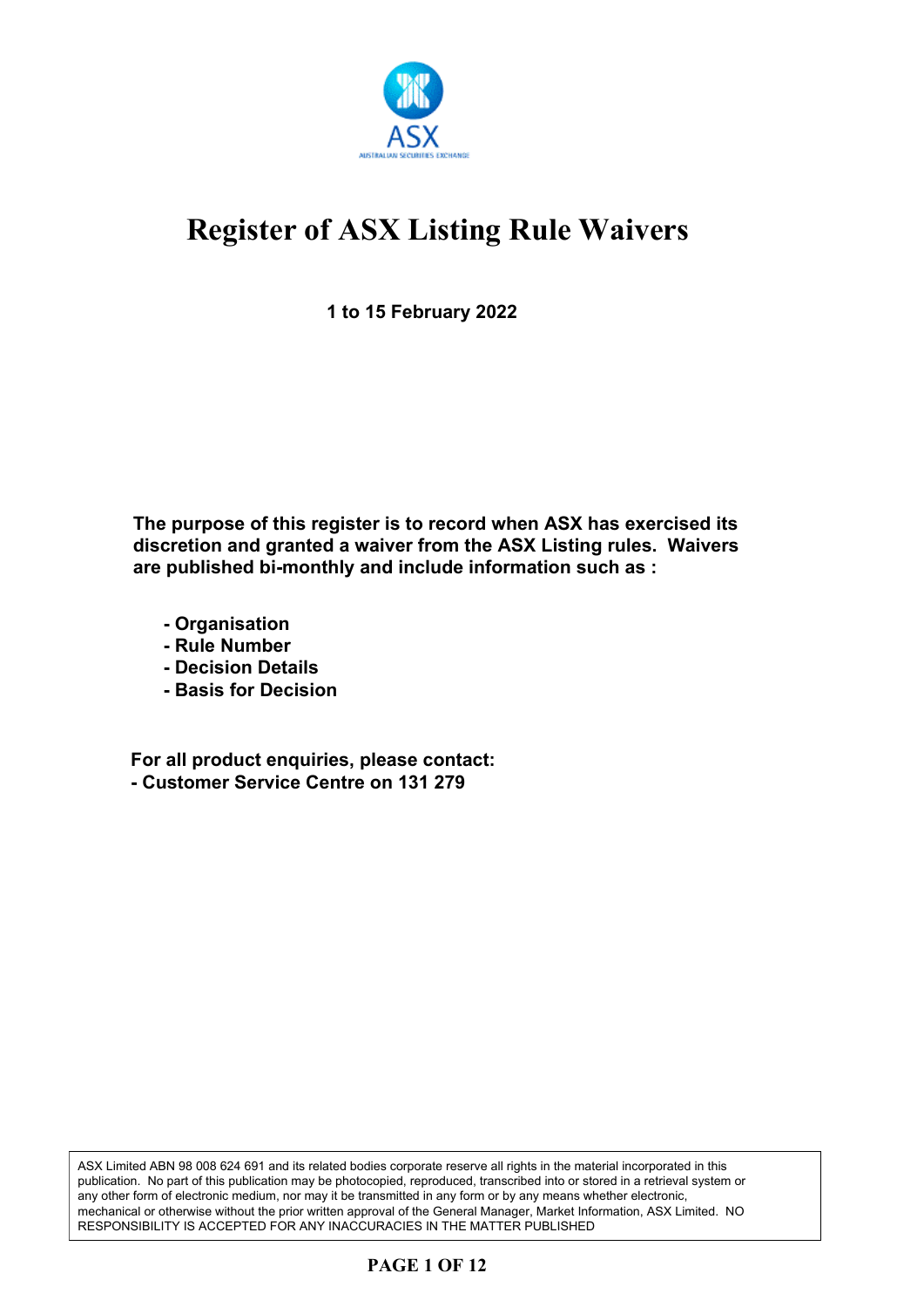

| <b>Rule Number</b>        | 1.1 condition 12                                                                                                                                                                                                                                                                                                                                                                                                                                                                                                                                                                                                                                                                                                                                                                                                                                                                                                        |
|---------------------------|-------------------------------------------------------------------------------------------------------------------------------------------------------------------------------------------------------------------------------------------------------------------------------------------------------------------------------------------------------------------------------------------------------------------------------------------------------------------------------------------------------------------------------------------------------------------------------------------------------------------------------------------------------------------------------------------------------------------------------------------------------------------------------------------------------------------------------------------------------------------------------------------------------------------------|
| Date                      | 10/02/2022                                                                                                                                                                                                                                                                                                                                                                                                                                                                                                                                                                                                                                                                                                                                                                                                                                                                                                              |
| <b>ASX Code</b>           | KLI                                                                                                                                                                                                                                                                                                                                                                                                                                                                                                                                                                                                                                                                                                                                                                                                                                                                                                                     |
| <b>Listed Company</b>     | KILLI RESOURCES LIMITED                                                                                                                                                                                                                                                                                                                                                                                                                                                                                                                                                                                                                                                                                                                                                                                                                                                                                                 |
| <b>Waiver Number</b>      | WLC210368-001                                                                                                                                                                                                                                                                                                                                                                                                                                                                                                                                                                                                                                                                                                                                                                                                                                                                                                           |
| <b>Decision</b>           | 1. Subject to resolution 2, based solely on the information provided,<br>ASX Limited ('ASX') grants Killi Resources Limited (the 'Company') a<br>waiver from listing rule 1.1 condition 12 to the extent necessary to<br>permit the Company to have on issue 5,110,000 performance rights<br>with a nil exercise price issued to its current directors Richard Bevan,<br>Phillip Warren and Greg Miles (the 'Performance Securities') with a<br>nominal exercise price, on condition that the terms and conditions of<br>the Performance Securities are clearly disclosed in the prospectus to<br>be issued in connection with the Company's initial public offering (the<br>'Prospectus').<br>2. Resolution 1 is subject to any amendment to the listing rules or<br>changes in the interpretation or administration of the Listing Rules and<br>policies of ASX.                                                      |
| <b>Basis For Decision</b> | <b>Underlying Policy</b><br>If an entity seeking admission to the official list has options or<br>performance rights on issue, the exercise price for each underlying<br>security must be at least 20 cents in cash. This rule supports listing<br>rule 2.1 condition 2 which requires the issue price or sale price of all<br>the securities for which an entity is seeking quotation (except options)<br>upon admission to the official list to be at least 20 cents in cash.<br>These requirements together support the integrity of the ASX market,<br>as they demonstrate that the entity's ordinary securities have a<br>minimum value suitable for a listed entity.                                                                                                                                                                                                                                              |
|                           | <b>Present Application</b><br>In the present case, the number of Performance Securities will<br>represent approximately 9% of the ordinary shares on issue at the<br>time of the Company's admission on an undiluted basis. The<br>Performance Securities are fixed in number and will be held by<br>directors and are therefore unlikely to have any impact on the trading<br>price of the Company's shares. The Performance Securities will<br>convert into ordinary shares in the Company on a one-for-one basis<br>on the vesting date, subject to satisfaction of the relevant vesting<br>conditions.<br>It is considered that the existence of Performance Securities will not<br>undermine the existence of the 20 cent rule in the circumstances. The<br>waiver is granted on the condition that the material terms and<br>conditions of the Performance Securities are clearly disclosed in the<br>Prospectus. |

ASX Limited ABN 98 008 624 691 and its related bodies corporate reserve all rights in the material incorporated in this publication. No part of this publication may be photocopied, reproduced, transcribed into or stored in a retrieval system or any other form of electronic medium, nor may it be transmitted in any form or by any means whether electronic, mechanical or otherwise without the prior written approval of the General Manager, Market Information, ASX Limited. NO RESPONSIBILITY IS ACCEPTED FOR ANY INACCURACIES IN THE MATTER PUBLISHED

### **PAGE 2 OF 12**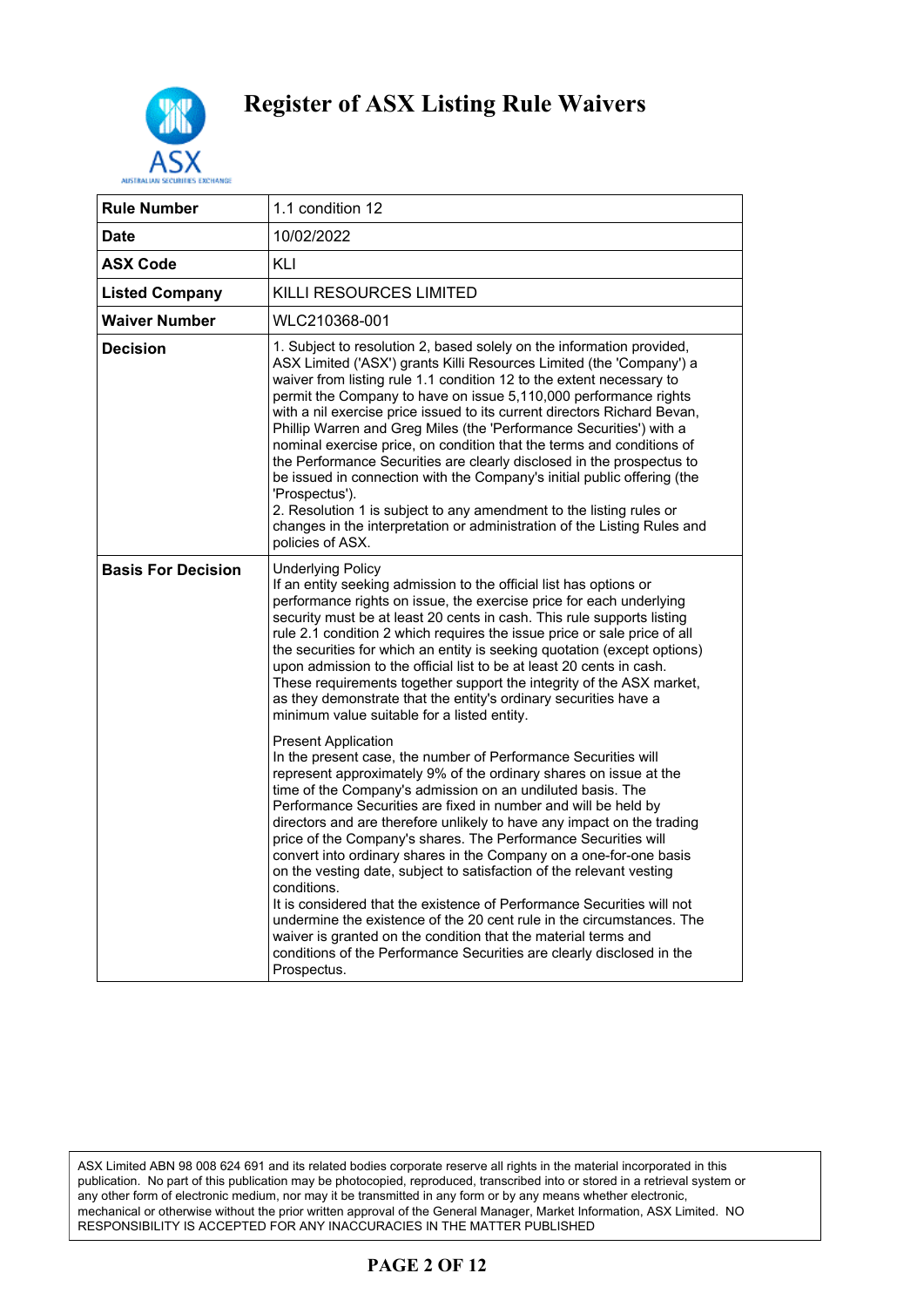

| <b>Rule Number</b>        | 1.1 condition 12                                                                                                                                                                                                                                                                                                                                                                                                                                                                                                                                                                                                                                                                                                                                                                   |
|---------------------------|------------------------------------------------------------------------------------------------------------------------------------------------------------------------------------------------------------------------------------------------------------------------------------------------------------------------------------------------------------------------------------------------------------------------------------------------------------------------------------------------------------------------------------------------------------------------------------------------------------------------------------------------------------------------------------------------------------------------------------------------------------------------------------|
| <b>Date</b>               | 11/02/2022                                                                                                                                                                                                                                                                                                                                                                                                                                                                                                                                                                                                                                                                                                                                                                         |
| <b>ASX Code</b>           | MRI                                                                                                                                                                                                                                                                                                                                                                                                                                                                                                                                                                                                                                                                                                                                                                                |
| <b>Listed Company</b>     | MY REWARDS INTERNATIONAL LIMITED                                                                                                                                                                                                                                                                                                                                                                                                                                                                                                                                                                                                                                                                                                                                                   |
| <b>Waiver Number</b>      | WLC210369-001                                                                                                                                                                                                                                                                                                                                                                                                                                                                                                                                                                                                                                                                                                                                                                      |
| <b>Decision</b>           | 1. ASX Limited ('ASX') grants My Rewards International Limited (the<br>'Company') a waiver from Listing Rule 1.1 Condition 12 to the extent<br>necessary to permit the Company to have on issue 3,250,000 options<br>with an exercise price of less than \$0.20.                                                                                                                                                                                                                                                                                                                                                                                                                                                                                                                   |
| <b>Basis For Decision</b> | <b>Underlying Policy</b><br>If an entity seeking admission to the official list has options on issue,<br>the exercise price for each underlying security must be at least 20<br>cents in cash. This rule supports listing rule 2.1 condition 2 which<br>requires the issue price or sale price of all the securities for which an<br>entity is seeking quotation (except options) upon admission to the<br>official list to be at least 20 cents in cash. These requirements<br>together support the integrity of the ASX market, as they demonstrate<br>that the entity's ordinary securities have a minimum value suitable for<br>a listed entity.                                                                                                                               |
|                           | <b>Present Application</b><br>The Company will have on issue options with an exercise price less<br>than 20 cents upon admission to the official list of ASX. The options in<br>aggregate represent approximately 1.6% of the undiluted total issued<br>capital of the Company at the time of listing on minimum subscription<br>held by employees of the Company and issued under the Company's<br>Employee Option Plan. The waiver is granted on the basis the<br>number of options on a post admission basis is not considered<br>material and therefore their existence will not undermine the integrity<br>of the 20 cent rule. A summary of the material terms and conditions of<br>the options is clearly disclosed in the Company's initial public offering<br>prospectus. |

ASX Limited ABN 98 008 624 691 and its related bodies corporate reserve all rights in the material incorporated in this publication. No part of this publication may be photocopied, reproduced, transcribed into or stored in a retrieval system or any other form of electronic medium, nor may it be transmitted in any form or by any means whether electronic, mechanical or otherwise without the prior written approval of the General Manager, Market Information, ASX Limited. NO RESPONSIBILITY IS ACCEPTED FOR ANY INACCURACIES IN THE MATTER PUBLISHED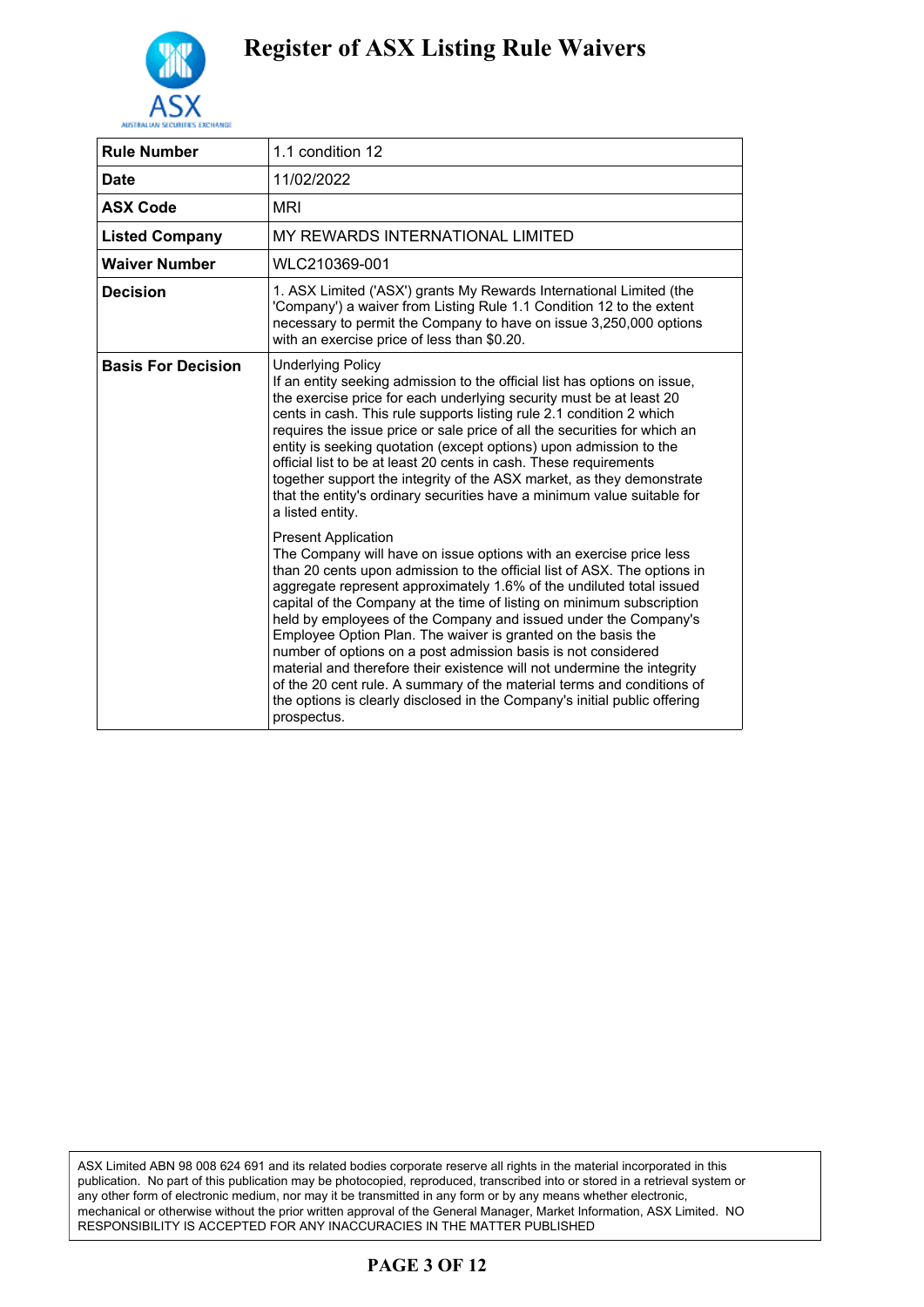

| <b>Rule Number</b>        | 1.1 condition 12                                                                                                                                                                                                                                                                                                                                                                                                                                                                                                                                                                                                                                                                                                                                                                                                                                                                                                                                                                                                                                                                                                                                                                                                                                                                                                                                                                 |
|---------------------------|----------------------------------------------------------------------------------------------------------------------------------------------------------------------------------------------------------------------------------------------------------------------------------------------------------------------------------------------------------------------------------------------------------------------------------------------------------------------------------------------------------------------------------------------------------------------------------------------------------------------------------------------------------------------------------------------------------------------------------------------------------------------------------------------------------------------------------------------------------------------------------------------------------------------------------------------------------------------------------------------------------------------------------------------------------------------------------------------------------------------------------------------------------------------------------------------------------------------------------------------------------------------------------------------------------------------------------------------------------------------------------|
| <b>Date</b>               | 3/02/2022                                                                                                                                                                                                                                                                                                                                                                                                                                                                                                                                                                                                                                                                                                                                                                                                                                                                                                                                                                                                                                                                                                                                                                                                                                                                                                                                                                        |
| <b>ASX Code</b>           | TNP                                                                                                                                                                                                                                                                                                                                                                                                                                                                                                                                                                                                                                                                                                                                                                                                                                                                                                                                                                                                                                                                                                                                                                                                                                                                                                                                                                              |
| <b>Listed Company</b>     | TRIPLE ENERGY LIMITED                                                                                                                                                                                                                                                                                                                                                                                                                                                                                                                                                                                                                                                                                                                                                                                                                                                                                                                                                                                                                                                                                                                                                                                                                                                                                                                                                            |
| <b>Waiver Number</b>      | WLC220015-001                                                                                                                                                                                                                                                                                                                                                                                                                                                                                                                                                                                                                                                                                                                                                                                                                                                                                                                                                                                                                                                                                                                                                                                                                                                                                                                                                                    |
| <b>Decision</b>           | 1. Based solely on the information provided, ASX Limited ('ASX')<br>grants Triple Energy Limited (the 'Company') in connection with the<br>acquisition of 100% of the issued capital of Neutralysis Industries Pty<br>Ltd (the 'Proposed Acquisition') and a proposed capital raising via a<br>public offer at \$0.02 per fully paid ordinary share to raise up to<br>\$7,000,000 on a post-consolidation basis (the 'Capital Raising'), a<br>waiver from listing rule 1.1 condition 12 to the extent necessary to<br>permit the Company to issue 190,150,000 options exercisable at<br>\$0.025 with an expiry date of three (3) years from the date of issue<br>("Options") subject to the following conditions:<br>1.1. The exercise price of the Options is not less than \$0.02 each;<br>1.2. The terms of this waiver are disclosed to the market and, along<br>with the terms and conditions of the Transaction Options, are clearly<br>disclosed in the notice of meeting pursuant to which the Company will<br>seek the approval required under listing rule 11.1.2 for the Proposed<br>Acquisition and in the prospectus to be issued in respect of the<br>Capital Raising; and<br>1.3. The Company's shareholders approve the issue of the<br>Transaction Options in conjunction with the approval obtained under<br>listing rule 11.1.2 for the Proposed Acquisition. |
| <b>Basis For Decision</b> | <b>Underlying Policy</b><br>If an entity seeking admission to the official list has options or<br>performance rights on issue, the exercise price for each underlying<br>security must be at least 20 cents in cash. This rule supports listing<br>rule 2.1 condition 2 which requires the issue price or sale price of all<br>securities for which an entity is seeking quotation (except options)<br>upon admission to the official list to be at least 20 cents in cash.<br>These requirements together support the integrity of the ASX market,<br>as they demonstrate that the entity's ordinary securities have a<br>minimum value suitable for a listed entity.                                                                                                                                                                                                                                                                                                                                                                                                                                                                                                                                                                                                                                                                                                           |
|                           | <b>Present Application</b><br>The Company intends to seek re-admission to the Official List by re-<br>complying with Chapters 1 and 2 of the ASX Listing Rules. The<br>proposed exercise price for the Options is not less than A\$0.02 and<br>the issue of the Options will be specifically approved by shareholders<br>in conjunction with the approval obtained under Listing Rule 11.1.2 in<br>respect of the Proposed Acquisition. ASX is otherwise satisfied that<br>the Company's proposed capital structure following the Proposed<br>Acquisition will be suitable for a listed entity. On completion of the<br>Proposed Acquisition, the Options will represent, based on minimum<br>subscription, 38% of the issued capital of the Company on an<br>undiluted basis and post-consolidation basis. The Options will convert<br>into ordinary shares in the Company on a one-for-one basis. The<br>existence of this number of unquoted options will not undermine the<br>20 cent rule in the circumstances and is granted as a companion<br>waiver to Listing Rule 2.1 Condition 2.                                                                                                                                                                                                                                                                                     |

ASX Limited ABN 98 008 624 691 and its related bodies corporate reserve all rights in the material incorporated in this publication. No part of this publication may be photocopied, reproduced, transcribed into or stored in a retrieval system or any other form of electronic medium, nor may it be transmitted in any form or by any means whether electronic, mechanical or otherwise without the prior written approval of the General Manager, Market Information, ASX Limited. NO RESPONSIBILITY IS ACCEPTED FOR ANY INACCURACIES IN THE MATTER PUBLISHED

### **PAGE 4 OF 12**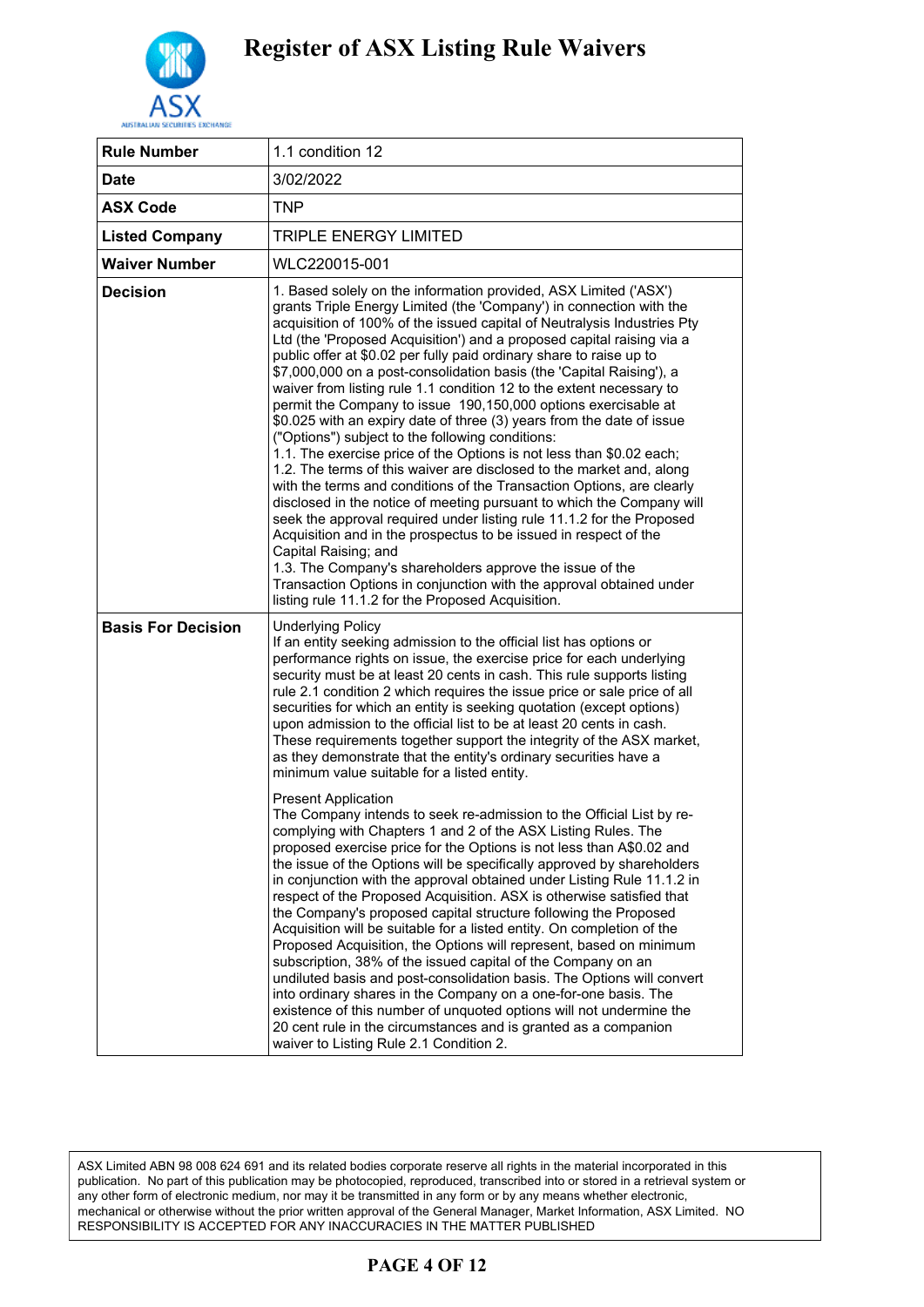

| 2.1 condition 2                                                                                                                                                                                                                                                                                                                                                                                                                                                                                                                                                                                                                                                                                                                                                                                                                                                                                                                                                                                                                                                                                                                                                                                                                                                                                                                                                                                                                                                                                                                                                                                                                                                                                                                                                                                                                                                    |
|--------------------------------------------------------------------------------------------------------------------------------------------------------------------------------------------------------------------------------------------------------------------------------------------------------------------------------------------------------------------------------------------------------------------------------------------------------------------------------------------------------------------------------------------------------------------------------------------------------------------------------------------------------------------------------------------------------------------------------------------------------------------------------------------------------------------------------------------------------------------------------------------------------------------------------------------------------------------------------------------------------------------------------------------------------------------------------------------------------------------------------------------------------------------------------------------------------------------------------------------------------------------------------------------------------------------------------------------------------------------------------------------------------------------------------------------------------------------------------------------------------------------------------------------------------------------------------------------------------------------------------------------------------------------------------------------------------------------------------------------------------------------------------------------------------------------------------------------------------------------|
| 3/02/2022                                                                                                                                                                                                                                                                                                                                                                                                                                                                                                                                                                                                                                                                                                                                                                                                                                                                                                                                                                                                                                                                                                                                                                                                                                                                                                                                                                                                                                                                                                                                                                                                                                                                                                                                                                                                                                                          |
| <b>TNP</b>                                                                                                                                                                                                                                                                                                                                                                                                                                                                                                                                                                                                                                                                                                                                                                                                                                                                                                                                                                                                                                                                                                                                                                                                                                                                                                                                                                                                                                                                                                                                                                                                                                                                                                                                                                                                                                                         |
| <b>TRIPLE ENERGY LIMITED</b>                                                                                                                                                                                                                                                                                                                                                                                                                                                                                                                                                                                                                                                                                                                                                                                                                                                                                                                                                                                                                                                                                                                                                                                                                                                                                                                                                                                                                                                                                                                                                                                                                                                                                                                                                                                                                                       |
| WLC220015-002                                                                                                                                                                                                                                                                                                                                                                                                                                                                                                                                                                                                                                                                                                                                                                                                                                                                                                                                                                                                                                                                                                                                                                                                                                                                                                                                                                                                                                                                                                                                                                                                                                                                                                                                                                                                                                                      |
| 1. Based solely on the information provided, ASX Limited ('ASX')<br>grants Triple Energy Limited (the 'Company') in connection with the<br>acquisition of 100% of the issued capital of Neutralysis Industries Pty<br>Ltd (the 'Proposed Acquisition') and a proposed capital raising via a<br>public offer at \$0.02 per fully paid ordinary share to raise up to<br>\$7,000,000 on a post-consolidation basis (the 'Capital Raising'), a<br>waiver from listing rule 2.1 condition 2 to the extent necessary to<br>permit the Company to issue ordinary shares at an issue price of<br>\$0.02 ('Capital Raising Shares'), subject to the following conditions:<br>1.1. The issue price of the Capital Raising Shares is not less than<br>\$0.02 per share;<br>1.2. The terms of this waiver are disclosed to the market and, along<br>with the terms and conditions of the Capital Raising Shares, are<br>clearly disclosed in the notice of meeting pursuant to which the<br>Company will seek the approval required under Listing Rule 11.1.2 for<br>the Proposed Acquisition and in the prospectus to be issued in<br>respect of the Capital Raising;<br>1.3. The Company's shareholders approve the issue price of the<br>Capital Raising Shares in conjunction with the approval obtained<br>under Listing Rule 11.1.2 in respect of the Proposed Acquisition; and<br>1.4. The Company completes a consolidation of its capital structure in<br>conjunction with the Proposed Acquisition such that its securities are<br>consolidated at a ratio that will be sufficient, based on the lowest price<br>at which the Company's securities traded over the 20 trading days<br>preceding the date of the suspension of the Company's securities<br>from official quotation, to achieve a market value for its securities of<br>not less than the offer price. |
| <b>Underlying Policy</b><br>Listing rule 2.1 condition 2 requires that the issue or sale price of all<br>securities that an entity, at the time of its application for admission to<br>the official list, seeks to have quoted must be at least 20 cents. The<br>requirement demonstrates that the entity can raise funds at a price, or<br>that its securities have a minimum value, suitable for a listed entity.<br><b>Present Application</b><br>The Company intends to seek re-admission to the Official List by re-<br>complying with Chapters 1 and 2 of the ASX Listing Rules. The<br>Company's shares traded at a price below 2 cents in the twenty (20)<br>trading days prior to the suspension of its securities from quotation.<br>The Company is therefore proposing to undertake a consolidation of<br>its securities at a ratio sufficient, based on its lowest trading price over<br>those twenty (20) days, to achieve a market value for its securities of                                                                                                                                                                                                                                                                                                                                                                                                                                                                                                                                                                                                                                                                                                                                                                                                                                                                                       |
|                                                                                                                                                                                                                                                                                                                                                                                                                                                                                                                                                                                                                                                                                                                                                                                                                                                                                                                                                                                                                                                                                                                                                                                                                                                                                                                                                                                                                                                                                                                                                                                                                                                                                                                                                                                                                                                                    |

ASX Limited ABN 98 008 624 691 and its related bodies corporate reserve all rights in the material incorporated in this<br> publication. No part of this publication may be photocopied, reproduced, transcribed into or stored in a retrieval system or any other form of electronic medium, nor may it be transmitted in any form or by any means whether electronic,<br>we sharied anothermic without the microsoft as a ground of the Occurry Marcoca, Market Information, AOX Li mechanical or otherwise without the prior written approval of the General Manager, Market Information, ASX Limited. NO<br>סיבור המוסדות המוסדות המוסדות המוסדות המוסדות המוסדות המוסדות המוסדות המוסדות המוסדות המוסדות המוסדות RESPONSIBILITY IS ACCEPTED FOR ANY INACCURACIES IN THE MATTER PUBLISHED

### **PAGE 5 OF 12**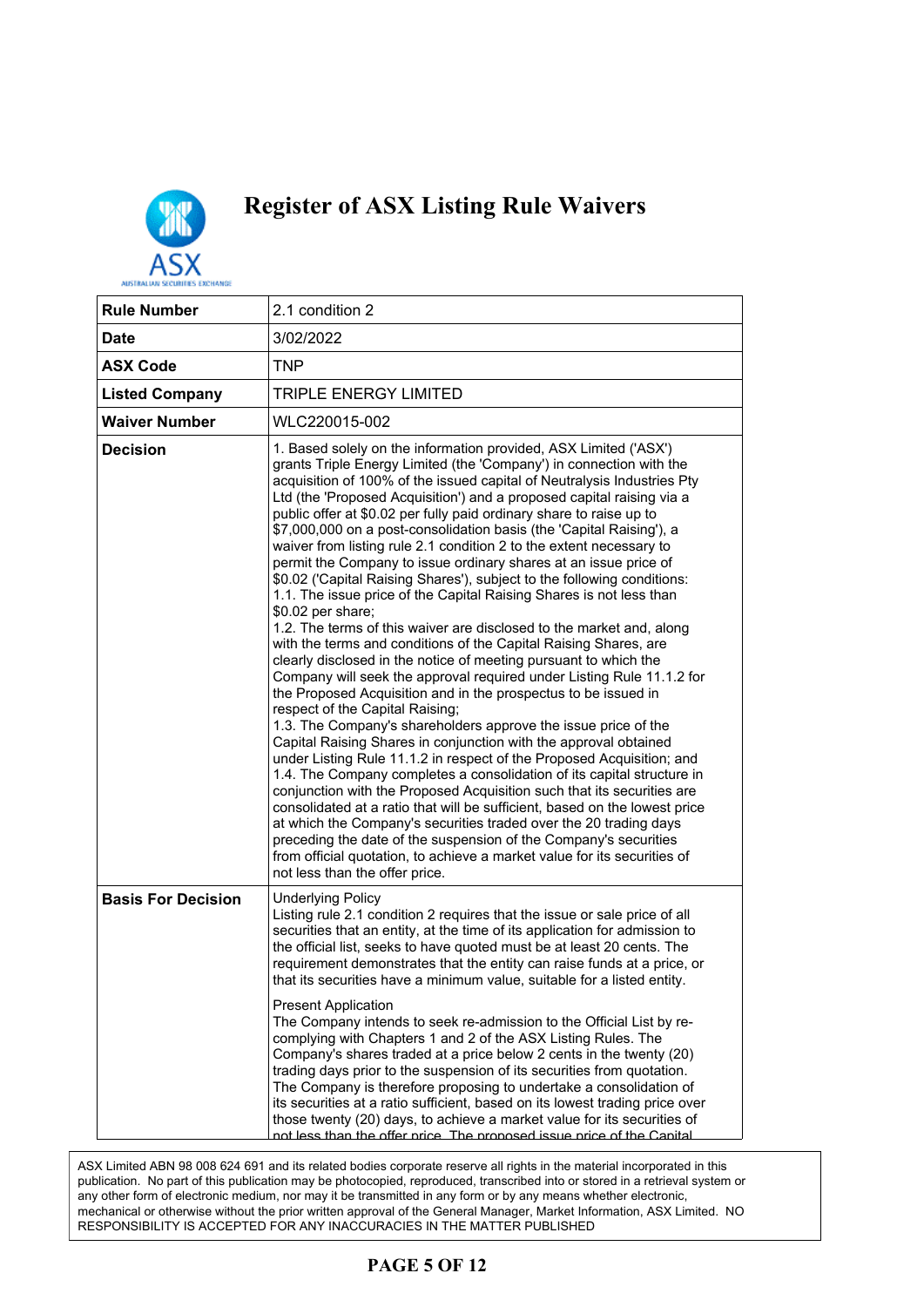#### **Register of ASX Listing Rule Waivers** gistel of ASA Listing Ruie waivers

not less than the offer price. The proposed issue price of the Capital Raising Shares is \$0.02. The Company will be seeking shareholder approval for the issue the Capital Raising Shares at not less than \$0.02 and ASX is otherwise satisfied that the Company's proposed capital structure following the consolidation and Capital Raising is suitable for a listed entity. Accordingly, the Company's circumstances fall within the policy for granting the 2 cent waiver as set out in Guidance Note 12.

ASX Limited ABN 98 008 624 691 and its related bodies corporate reserve all rights in the material incorporated in this publication. No part of this publication may be photocopied, reproduced, transcribed into or stored in a retrieval system or any other form of electronic medium, nor may it be transmitted in any form or by any means whether electronic, mechanical or otherwise without the prior written approval of the General Manager, Market Information, ASX Limited. NO RESPONSIBILITY IS ACCEPTED FOR ANY INACCURACIES IN THE MATTER PUBLISHED

#### **PAGE 6 OF 12**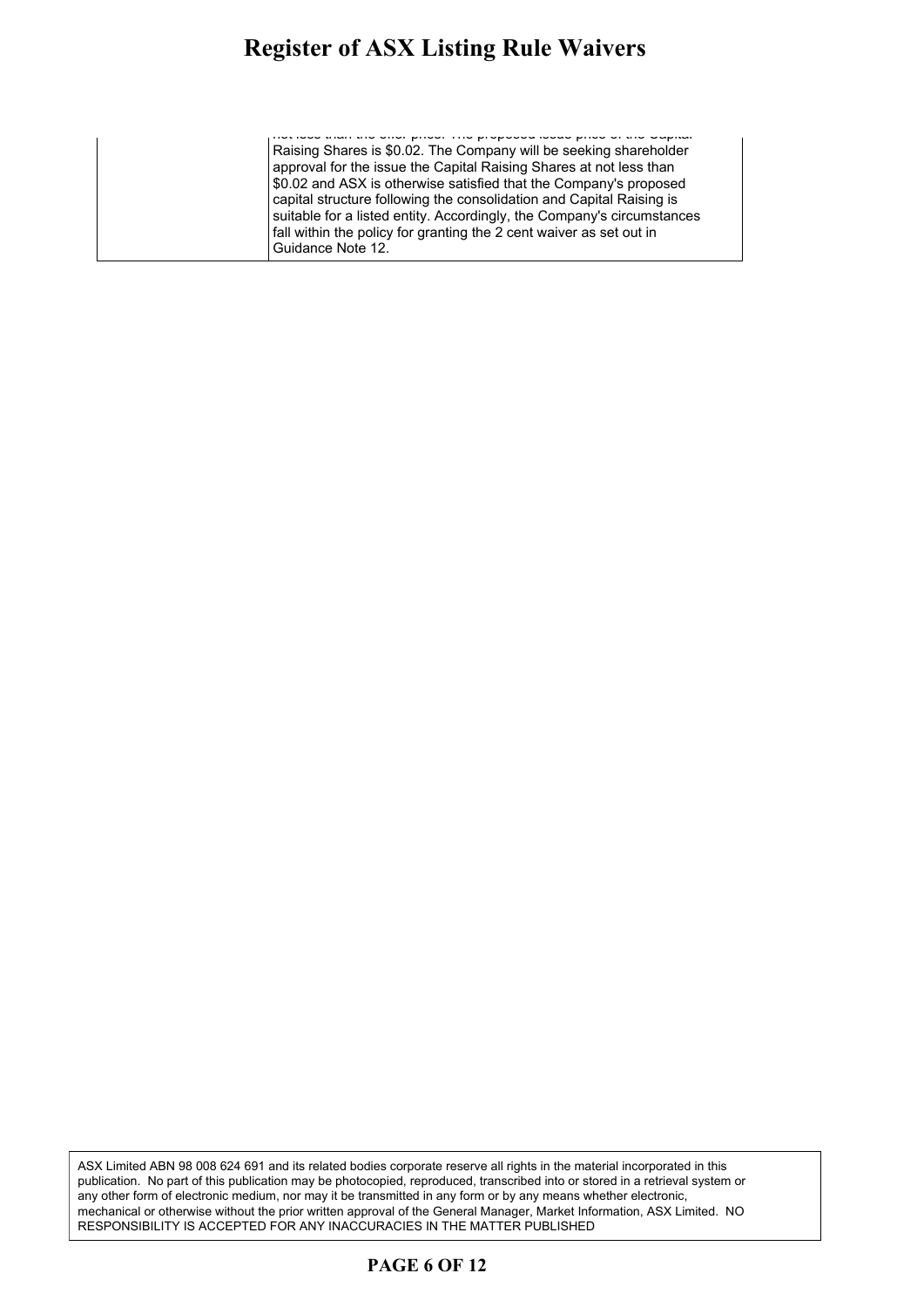

| <b>Rule Number</b>        | 6.23.3                                                                                                                                                                                                                                                                                                                                                                                                                                                                                                                                                                                                                                                                                                                                                                                                                                                                                                                                                                                                                                                                                                                                                                                                                                                                                                                                                                                                                                                                                                                                                                                                                                                                                                                                                                                                                                                                                                                                                                                              |
|---------------------------|-----------------------------------------------------------------------------------------------------------------------------------------------------------------------------------------------------------------------------------------------------------------------------------------------------------------------------------------------------------------------------------------------------------------------------------------------------------------------------------------------------------------------------------------------------------------------------------------------------------------------------------------------------------------------------------------------------------------------------------------------------------------------------------------------------------------------------------------------------------------------------------------------------------------------------------------------------------------------------------------------------------------------------------------------------------------------------------------------------------------------------------------------------------------------------------------------------------------------------------------------------------------------------------------------------------------------------------------------------------------------------------------------------------------------------------------------------------------------------------------------------------------------------------------------------------------------------------------------------------------------------------------------------------------------------------------------------------------------------------------------------------------------------------------------------------------------------------------------------------------------------------------------------------------------------------------------------------------------------------------------------|
| <b>Date</b>               | 2/02/2022                                                                                                                                                                                                                                                                                                                                                                                                                                                                                                                                                                                                                                                                                                                                                                                                                                                                                                                                                                                                                                                                                                                                                                                                                                                                                                                                                                                                                                                                                                                                                                                                                                                                                                                                                                                                                                                                                                                                                                                           |
| <b>ASX Code</b>           | <b>SXY</b>                                                                                                                                                                                                                                                                                                                                                                                                                                                                                                                                                                                                                                                                                                                                                                                                                                                                                                                                                                                                                                                                                                                                                                                                                                                                                                                                                                                                                                                                                                                                                                                                                                                                                                                                                                                                                                                                                                                                                                                          |
| <b>Listed Company</b>     | <b>SENEX ENERGY LIMITED</b>                                                                                                                                                                                                                                                                                                                                                                                                                                                                                                                                                                                                                                                                                                                                                                                                                                                                                                                                                                                                                                                                                                                                                                                                                                                                                                                                                                                                                                                                                                                                                                                                                                                                                                                                                                                                                                                                                                                                                                         |
| <b>Waiver Number</b>      | WLC220013-001                                                                                                                                                                                                                                                                                                                                                                                                                                                                                                                                                                                                                                                                                                                                                                                                                                                                                                                                                                                                                                                                                                                                                                                                                                                                                                                                                                                                                                                                                                                                                                                                                                                                                                                                                                                                                                                                                                                                                                                       |
| <b>Decision</b>           | 1. Based solely on the information provided, ASX Limited ('ASX')<br>grants Senex Energy Limited (the 'Company') a waiver from Listing<br>Rule 6.23.3, in connection with the proposed scheme of arrangement<br>under Part 5.1 of the Corporation Act 2001 (Cth) between the<br>Company and its shareholders (the 'Scheme') as a result of which all<br>of the issued shares in the Company ('Shares') will be acquired by K-<br>A Energy 1 Pty Limited ('K-A Energy 1'), to the extent necessary to<br>permit the Company to accelerate the vesting of, or to waive any<br>vesting conditions or vesting periods which apply to, up to 4,477,391<br>performance rights issued under the Company's Employee<br>Performance Rights Plan ('Rights') so that those Rights vest and<br>convert into Shares, without shareholder approval on the following<br>conditions:<br>1.1 the Company's shareholders approve the Scheme by the requisite<br>majority at the scheme meeting, a court of competent jurisdiction<br>('Court') approves the Scheme, and the Court's orders are lodged with<br>the Australian Securities and Investments Commission such that the<br>Scheme is made effective.<br>1.2 The full details of the proposed treatment of the performance<br>rights are set out to ASX's satisfaction in the Scheme booklet.                                                                                                                                                                                                                                                                                                                                                                                                                                                                                                                                                                                                                                                                  |
| <b>Basis For Decision</b> | <b>Underlying Policy</b><br>Listing Rule 6.23.3 stipulates that changes to options which have the<br>effect of reducing the exercise price, increasing the exercise period or<br>increasing the number of securities received on exercise is prohibited.<br>These terms are considered to be so fundamental and integral to the<br>terms of the options when granted that they cannot be changed even<br>with the approval of shareholders. These option terms determine the<br>intrinsic value (if any) which may be attributed to the options. The<br>valuation of the options and investors' decisions whether to buy, hold,<br>sell, or exercise, the options depends upon investors having certainty<br>as to the terms of the options. To ensure the integrity of the market<br>any changes to the fundamental terms of the options are prohibited.<br><b>Present Application</b><br>The Company has entered into a Scheme that will result in all of the<br>Company's Shares being acquired by K-A Energy 1. Under the<br>Company's Employee Performance Rights Plan rules, the Company's<br>board of directors has specific discretion to accelerate the vesting of,<br>or waive any vesting conditions or vesting periods applying to, some<br>or all of the Rights. Pursuant to the terms of the Scheme, the<br>Company's board is empowered to vest the Rights to allow the<br>holders of Rights to participate in the Scheme. The vested Rights will<br>be settled by the issue of Shares which will be transferred to K-A<br>Energy 1 under the Scheme.<br>The holders of the Company's Shares will not be disadvantaged by<br>the accelerated vesting of, or waiver of any vesting conditions or<br>vesting periods which apply to, the Rights prior to the record date of<br>the Scheme as the consideration for the Company's Shares<br>subsequently issued or transferred to the holders of the Rights will<br>effectively be paid by the acquirer, being K-A Energy 1. The number |

.<br>ASX Limited ABN 98 008 624 691 and its related bodies corporate reserve all rights in the material incorporated in this publication. No part of this publication may be photocopied, reproduced, transcribed into or stored in a retrieval system or publication. any other form of electronic medium, nor may it be transmitted in any form or by any means whether electronic, mechanical or otherwise without the prior written approval of the General Manager, Market Information, ASX Limited. NO RESPONSIBILITY IS ACCEPTED FOR ANY INACCURACIES IN THE MATTER PUBLISHED

### **PAGE 7 OF 12**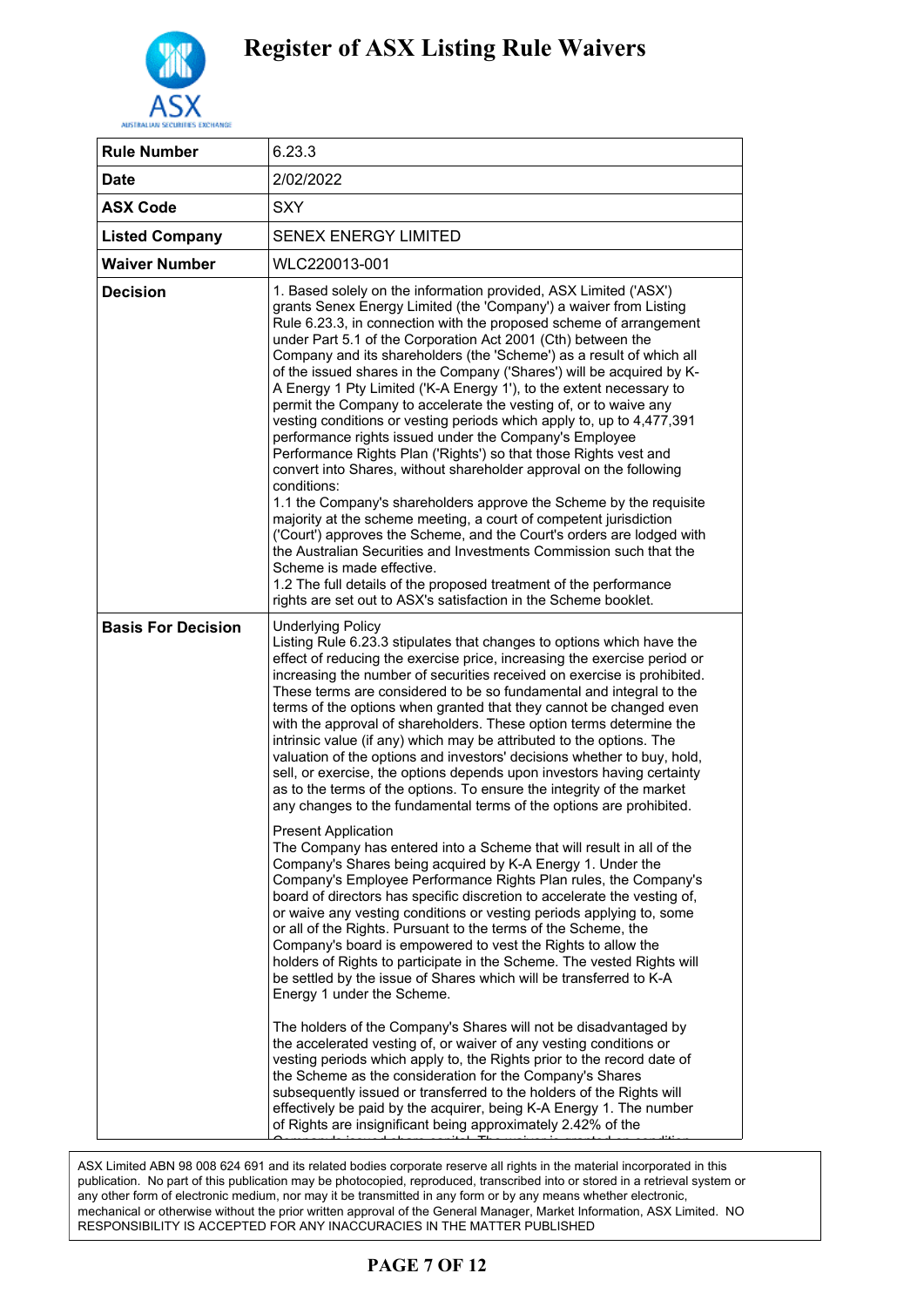#### **Register of ASX Listing Rule Waivers** gister of ASY Listing Rule Waivers  $\,$ gives of their moving rule which  $\theta$

Company's issued share capital. The waiver is granted on condition that shareholders of the Company and the Court approve the Scheme and full details of the proposed treatment of the Rights are disclosed in the Scheme booklet to ASX's satisfaction.

ASX Limited ABN 98 008 624 691 and its related bodies corporate reserve all rights in the material incorporated in this publication. No part of this publication may be photocopied, reproduced, transcribed into or stored in a retrieval system or any other form of electronic medium, nor may it be transmitted in any form or by any means whether electronic, mechanical or otherwise without the prior written approval of the General Manager, Market Information, ASX Limited. NO RESPONSIBILITY IS ACCEPTED FOR ANY INACCURACIES IN THE MATTER PUBLISHED

#### **PAGE 8 OF 12**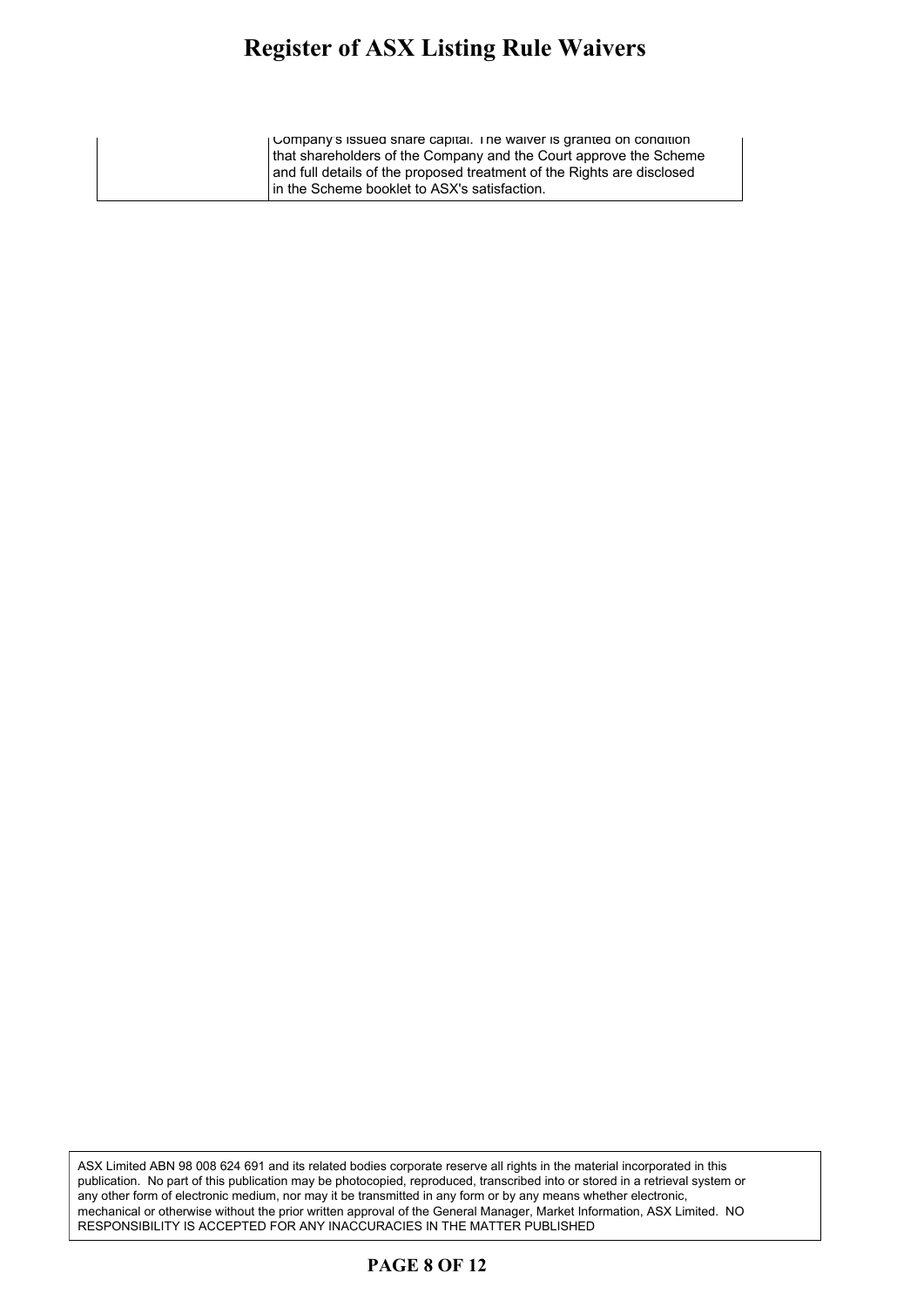

| 10.13.5                                                                                                                                                                                                                                                                                                                                                                                                                                                                                                                                                                                                                                                                                                                                                                                                                                                                                                                                                                                                                                                                                                                                                                                                                                                                                                                                                                                                                                                                                                                                                                                                                                                                                                                                                                                                                                                                                                                                                                                                                                                                                                                                                                                                                                                                                                                                                                                                                                                                                                                                                                                                                                                      |
|--------------------------------------------------------------------------------------------------------------------------------------------------------------------------------------------------------------------------------------------------------------------------------------------------------------------------------------------------------------------------------------------------------------------------------------------------------------------------------------------------------------------------------------------------------------------------------------------------------------------------------------------------------------------------------------------------------------------------------------------------------------------------------------------------------------------------------------------------------------------------------------------------------------------------------------------------------------------------------------------------------------------------------------------------------------------------------------------------------------------------------------------------------------------------------------------------------------------------------------------------------------------------------------------------------------------------------------------------------------------------------------------------------------------------------------------------------------------------------------------------------------------------------------------------------------------------------------------------------------------------------------------------------------------------------------------------------------------------------------------------------------------------------------------------------------------------------------------------------------------------------------------------------------------------------------------------------------------------------------------------------------------------------------------------------------------------------------------------------------------------------------------------------------------------------------------------------------------------------------------------------------------------------------------------------------------------------------------------------------------------------------------------------------------------------------------------------------------------------------------------------------------------------------------------------------------------------------------------------------------------------------------------------------|
| 8/02/2022                                                                                                                                                                                                                                                                                                                                                                                                                                                                                                                                                                                                                                                                                                                                                                                                                                                                                                                                                                                                                                                                                                                                                                                                                                                                                                                                                                                                                                                                                                                                                                                                                                                                                                                                                                                                                                                                                                                                                                                                                                                                                                                                                                                                                                                                                                                                                                                                                                                                                                                                                                                                                                                    |
| <b>SUV</b>                                                                                                                                                                                                                                                                                                                                                                                                                                                                                                                                                                                                                                                                                                                                                                                                                                                                                                                                                                                                                                                                                                                                                                                                                                                                                                                                                                                                                                                                                                                                                                                                                                                                                                                                                                                                                                                                                                                                                                                                                                                                                                                                                                                                                                                                                                                                                                                                                                                                                                                                                                                                                                                   |
| SUVO STRATEGIC MINERALS LIMITED                                                                                                                                                                                                                                                                                                                                                                                                                                                                                                                                                                                                                                                                                                                                                                                                                                                                                                                                                                                                                                                                                                                                                                                                                                                                                                                                                                                                                                                                                                                                                                                                                                                                                                                                                                                                                                                                                                                                                                                                                                                                                                                                                                                                                                                                                                                                                                                                                                                                                                                                                                                                                              |
| WLC220014-001                                                                                                                                                                                                                                                                                                                                                                                                                                                                                                                                                                                                                                                                                                                                                                                                                                                                                                                                                                                                                                                                                                                                                                                                                                                                                                                                                                                                                                                                                                                                                                                                                                                                                                                                                                                                                                                                                                                                                                                                                                                                                                                                                                                                                                                                                                                                                                                                                                                                                                                                                                                                                                                |
| 1. Based solely on the information provided, ASX Limited ('ASX')<br>grants Suvo Strategic Minerals Limited (the 'Company') a waiver from<br>Listing Rule 10.13.5 to the extent necessary to permit the Company<br>to, in its notice of meeting ('Notice') seeking shareholder approval for<br>the issue of up to 10,333,334 deferred consideration shares to be<br>issued to a related party vendor on the achievement of various<br>milestones ('Milestone Shares') pursuant to an agreement between<br>the Company and Aaron Banks ('Agreement'), not to state that the<br>Milestone Shares will be issued within one month from the date of the<br>shareholder meeting, on the following conditions:<br>1.1 The Milestone Shares are to be issued immediately upon<br>satisfaction of each of the relevant milestones and in any event no<br>later than five years from the date of the shareholder meeting<br>approving the issue of Milestone Shares<br>1.2 The milestones must not be varied.<br>1.3 The maximum number of Milestone Shares to be issued is to be<br>capped at 10,333,334.<br>1.4 Adequate details regarding the dilutionary effect of the Milestone<br>Shares on the Company's capital structure be included in the Notice.<br>1.5 For any annual reporting period during which any of the Milestone<br>Shares have been issued or any of them remain to be issued, the<br>Company's annual report sets out the number of Milestone Shares<br>issued in that annual reporting period, the number of Milestone<br>Shares that remain to be issued and the basis on which the Milestone<br>Shares may be issued.<br>1.6 The Notice contains the full terms and conditions of agreement<br>pursuant to which the Milestone Shares are to be issued as well as<br>the conditions of this waiver.<br>1.7 The Company provides ASX the following undertaking in the form<br>of a deed prior to the issue of any of the Milestone Shares:<br>1.7.1 the Milestone Shares shares will be classified as restricted<br>securities and made subject to an escrow period that is 12 months<br>from the date the Milestone Shares are issued and the Company will<br>not issue the Milestone Shares until:<br>(a) a restriction deed as contemplated by ASX Listing Rule 9.1 and<br>Appendix 9A in relation to the Deferred Shares for the relevant period<br>has been entered into by the relevant parties and provided to ASX;<br>and<br>(b) a written undertaking is provided to ASX by a bank, recognised<br>trustee or the provider of registry services in relation to the Milestone<br>Shares pursuant to listing rule 9.1(f) and/or 9.1(h). |
| <b>Underlying Policy</b><br>Listing rule 10.11 protects a listed entity's security holders by<br>preventing a related party from obtaining shares on advantageous<br>terms and increasing the related party's holding proportionate to other<br>holdings. Unless one of the exceptions under listing rule 10.12<br>applies, a listed entity must seek shareholder approval before it can<br>issue shares to a related party. Listing rule 10.13 sets out the<br>information required to be included in the notice of meeting seeking<br>approval for the issue of the securities to a related party. In particular,<br>listing rule 10.13.5 requires the date by which the entity will issue the<br>securities and this date must be no later than 1 month after the date                                                                                                                                                                                                                                                                                                                                                                                                                                                                                                                                                                                                                                                                                                                                                                                                                                                                                                                                                                                                                                                                                                                                                                                                                                                                                                                                                                                                                                                                                                                                                                                                                                                                                                                                                                                                                                                                                    |
|                                                                                                                                                                                                                                                                                                                                                                                                                                                                                                                                                                                                                                                                                                                                                                                                                                                                                                                                                                                                                                                                                                                                                                                                                                                                                                                                                                                                                                                                                                                                                                                                                                                                                                                                                                                                                                                                                                                                                                                                                                                                                                                                                                                                                                                                                                                                                                                                                                                                                                                                                                                                                                                              |

ASX Limited ABN 98 008 624 691 and its related bodies corporate reserve all rights in the material incorporated in this publication. No part of this publication may be photocopied, reproduced, transcribed into or stored in a retrieval system or any other form of electronic medium, nor may it be transmitted in any form or by any means whether electronic, mechanical or otherwise without the prior written approval of the General Manager, Market Information, ASX Limited. NO RESPONSIBILITY IS ACCEPTED FOR ANY INACCURACIES IN THE MATTER PUBLISHED

### **PAGE 9 OF 12**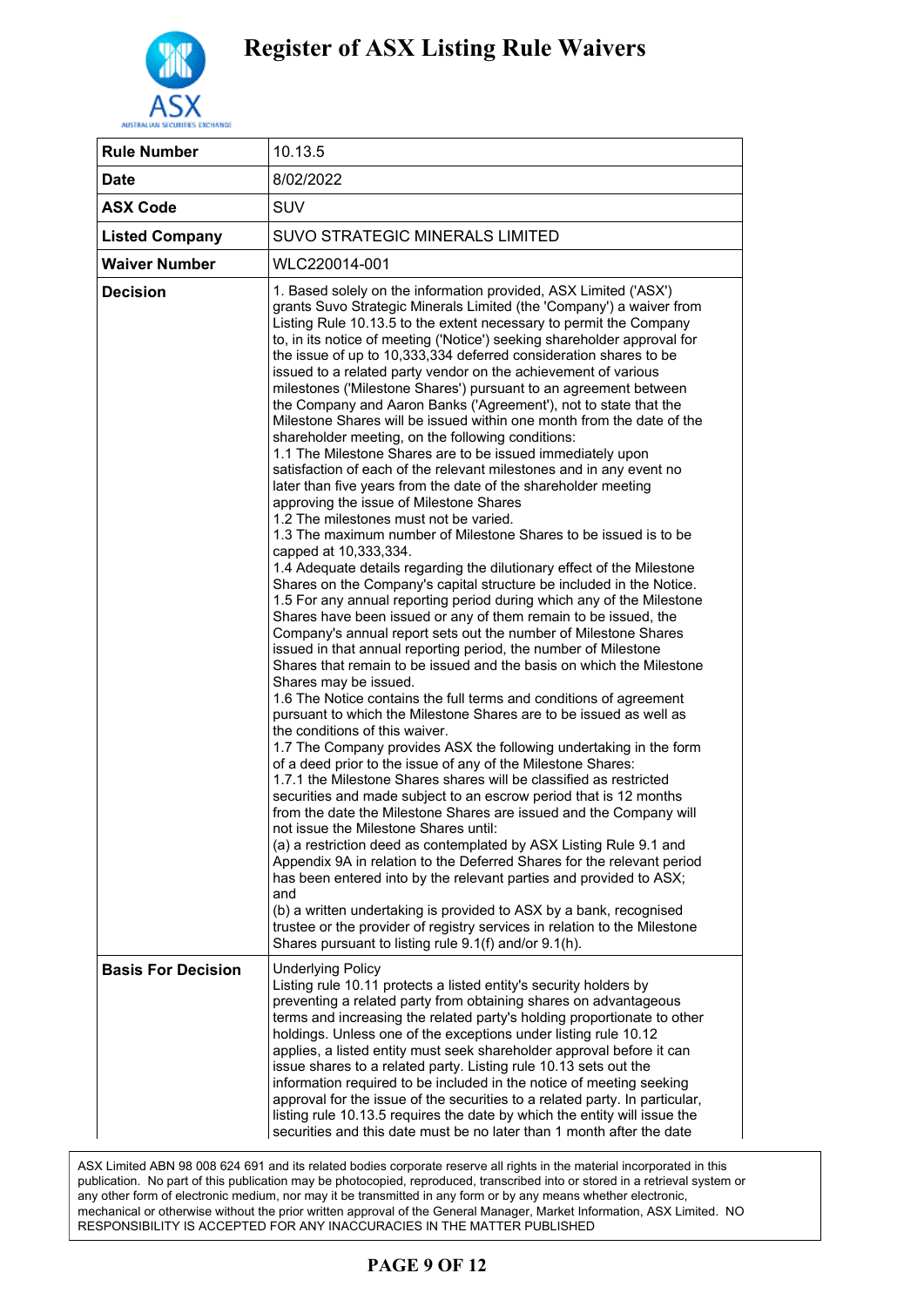#### **Register of ASX Listing Rule Waivers** gister of ASA Listing Kule Waivers issue shares to a related party. Listing rule 10.13 sets out the

| of the meeting. This rule ensures that an issue of securities to a<br>related party that has been approved by security holders is made<br>within a reasonable timeframe following the approval, so that that it is<br>less likely that the circumstances in which the issue is made will have<br>changed materially from those prevailing at the time the approval was<br>given.                                                                                                                                                                                                                                                                                                                                                                                                      |
|---------------------------------------------------------------------------------------------------------------------------------------------------------------------------------------------------------------------------------------------------------------------------------------------------------------------------------------------------------------------------------------------------------------------------------------------------------------------------------------------------------------------------------------------------------------------------------------------------------------------------------------------------------------------------------------------------------------------------------------------------------------------------------------|
| <b>Present Application</b><br>Subject to shareholder approval, the Company is proposing to issue a<br>maximum of 10,333,334 Milestone Shares, as part consideration for<br>the acquisition of E70/4981 from director, Aaron Banks. The<br>Milestone Shares are intended to be issued upon the achievement of<br>certain milestone hurdles linked to the exploration achievement of the<br>asset vended in. Shareholders will know the maximum dilutionary<br>effect at the time of voting on the resolution and there is a sufficient<br>degree of certainty so that shareholders may give their informed<br>consent to the issue of the Milestone Shares. The time proposed for<br>the issue of the Milestone Shares is in line with precedents granted in<br>similar circumstances. |

ASX Limited ABN 98 008 624 691 and its related bodies corporate reserve all rights in the material incorporated in this publication. No part of this publication may be photocopied, reproduced, transcribed into or stored in a retrieval system or any other form of electronic medium, nor may it be transmitted in any form or by any means whether electronic, mechanical or otherwise without the prior written approval of the General Manager, Market Information, ASX Limited. NO RESPONSIBILITY IS ACCEPTED FOR ANY INACCURACIES IN THE MATTER PUBLISHED

#### **PAGE 10 OF 12**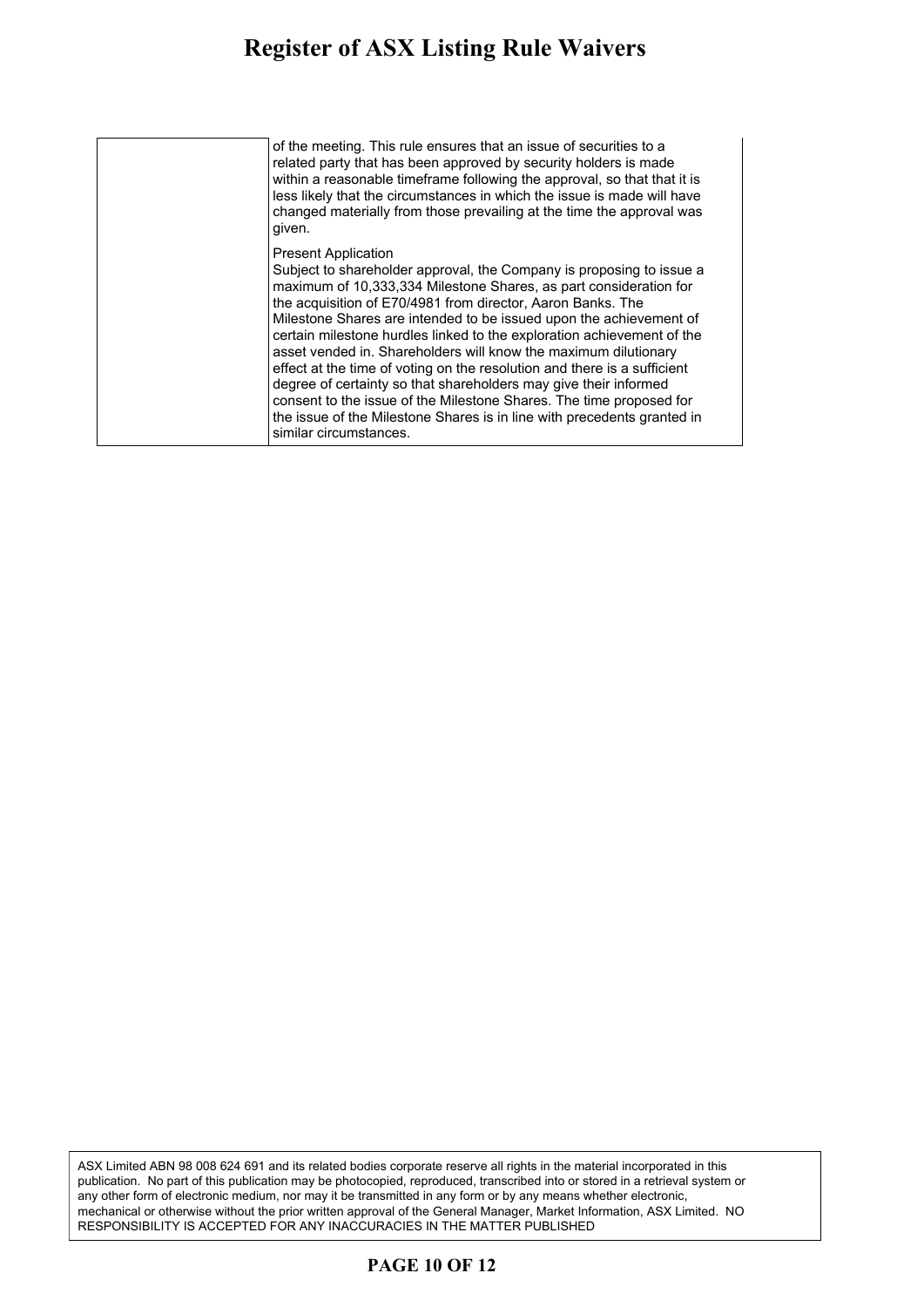

| <b>Rule Number</b>        | 14.7                                                                                                                                                                                                                                                                                                                                                                                                                                                                                                                                                                                                                                                                                                                                                                                                                                                                                                                                                                                                                                                                                                                                                                                                                                                                                                                                                                                                                                                                                                                                                                                                                                                                                                                                                                                                                                                                                                                                                                                                                                                                                                                                                                                                                                                                                                                                               |
|---------------------------|----------------------------------------------------------------------------------------------------------------------------------------------------------------------------------------------------------------------------------------------------------------------------------------------------------------------------------------------------------------------------------------------------------------------------------------------------------------------------------------------------------------------------------------------------------------------------------------------------------------------------------------------------------------------------------------------------------------------------------------------------------------------------------------------------------------------------------------------------------------------------------------------------------------------------------------------------------------------------------------------------------------------------------------------------------------------------------------------------------------------------------------------------------------------------------------------------------------------------------------------------------------------------------------------------------------------------------------------------------------------------------------------------------------------------------------------------------------------------------------------------------------------------------------------------------------------------------------------------------------------------------------------------------------------------------------------------------------------------------------------------------------------------------------------------------------------------------------------------------------------------------------------------------------------------------------------------------------------------------------------------------------------------------------------------------------------------------------------------------------------------------------------------------------------------------------------------------------------------------------------------------------------------------------------------------------------------------------------------|
| <b>Date</b>               | 3/02/2022                                                                                                                                                                                                                                                                                                                                                                                                                                                                                                                                                                                                                                                                                                                                                                                                                                                                                                                                                                                                                                                                                                                                                                                                                                                                                                                                                                                                                                                                                                                                                                                                                                                                                                                                                                                                                                                                                                                                                                                                                                                                                                                                                                                                                                                                                                                                          |
| <b>ASX Code</b>           | <b>CLI</b>                                                                                                                                                                                                                                                                                                                                                                                                                                                                                                                                                                                                                                                                                                                                                                                                                                                                                                                                                                                                                                                                                                                                                                                                                                                                                                                                                                                                                                                                                                                                                                                                                                                                                                                                                                                                                                                                                                                                                                                                                                                                                                                                                                                                                                                                                                                                         |
| <b>Listed Company</b>     | <b>CROPLOGIC LIMITED</b>                                                                                                                                                                                                                                                                                                                                                                                                                                                                                                                                                                                                                                                                                                                                                                                                                                                                                                                                                                                                                                                                                                                                                                                                                                                                                                                                                                                                                                                                                                                                                                                                                                                                                                                                                                                                                                                                                                                                                                                                                                                                                                                                                                                                                                                                                                                           |
| <b>Waiver Number</b>      | WLC220011-001                                                                                                                                                                                                                                                                                                                                                                                                                                                                                                                                                                                                                                                                                                                                                                                                                                                                                                                                                                                                                                                                                                                                                                                                                                                                                                                                                                                                                                                                                                                                                                                                                                                                                                                                                                                                                                                                                                                                                                                                                                                                                                                                                                                                                                                                                                                                      |
| <b>Decision</b>           | 1. Based solely on the information provided, ASX Limited ('ASX')<br>grants CropLogic Limited (to be renamed Olympio Metals Limited)<br>(the 'Company') a waiver from listing rule 14.7 to the extent necessary<br>to permit the Company to issue the following securities:<br>1.1 590,000 fully paid ordinary shares ('Shares') and 668,667 options<br>to Sean Delaney (or his nominee) as part consideration for the<br>acquisition of 100% of the issued capital of Rocktivity Gold Pty Ltd;<br>1.2 2,345,983 Shares to Atlas Capital Markets Limited ('Atlas') (or its<br>nominee/s) in consideration for the recapitalisation of the Company<br>and converting all amounts owing under a deed of company<br>arrangement loan;<br>1.3 250,000 Shares to non-executive Chairman Simon Andrew (or his<br>nominee) pursuant to the Company's public offer (the 'Public Offer');<br>1.4 250,000 Shares to current non-executive director Sean Delaney<br>(or his nominee) under the Public Offer;<br>1.5 250,000 Shares to non-executive director Aidan Platel (or his<br>nominee) under the Public Offer;<br>1.6 3,750,000 Shares to Adamo Investments Limited (or its nominee/<br>s) under the Public Offer;<br>1.7 500,000 options exercisable at \$0.25 and expiring 3 years from<br>the date of issue to Simon Andrew (or his nominee);<br>1.8 500,000 options exercisable at \$0.25 and expiring 3 years from<br>the date of issue to Aidan Platel (or his nominee); and<br>1.9 500,000 options exercisable at \$0.25 and expiring 3 years from<br>the date of issue to Sean Delaney (or his nominee),<br>(together, the 'Related Party Securities'), later than one month after<br>27 January 2022, being the date of the general meeting at which the<br>issues of Related Party Securities were approved (the Meeting'), on<br>the following conditions:<br>1.10 the issue of the Related Party Securities occurs prior to the<br>reinstatement of trading in the Company's securities following its re-<br>compliance with Chapters 1 and 2 of the Listing Rules, and in event<br>by no later than 27 April 2022;<br>1.11 the Related Party Securities are issued on the same terms and<br>conditions as approved by shareholders at the Meeting; and<br>1.12 the Company releases the terms of this waiver to the market<br>immediately. |
| <b>Basis For Decision</b> | <b>Underlying Policy</b><br>Standard Decision, refer to Guidance Not e 17.                                                                                                                                                                                                                                                                                                                                                                                                                                                                                                                                                                                                                                                                                                                                                                                                                                                                                                                                                                                                                                                                                                                                                                                                                                                                                                                                                                                                                                                                                                                                                                                                                                                                                                                                                                                                                                                                                                                                                                                                                                                                                                                                                                                                                                                                         |

ASX Limited ABN 98 008 624 691 and its related bodies corporate reserve all rights in the material incorporated in this publication. No part of this publication may be photocopied, reproduced, transcribed into or stored in a retrieval system or any other form of electronic medium, nor may it be transmitted in any form or by any means whether electronic, mechanical or otherwise without the prior written approval of the General Manager, Market Information, ASX Limited. NO RESPONSIBILITY IS ACCEPTED FOR ANY INACCURACIES IN THE MATTER PUBLISHED

### **PAGE 11 OF 12**